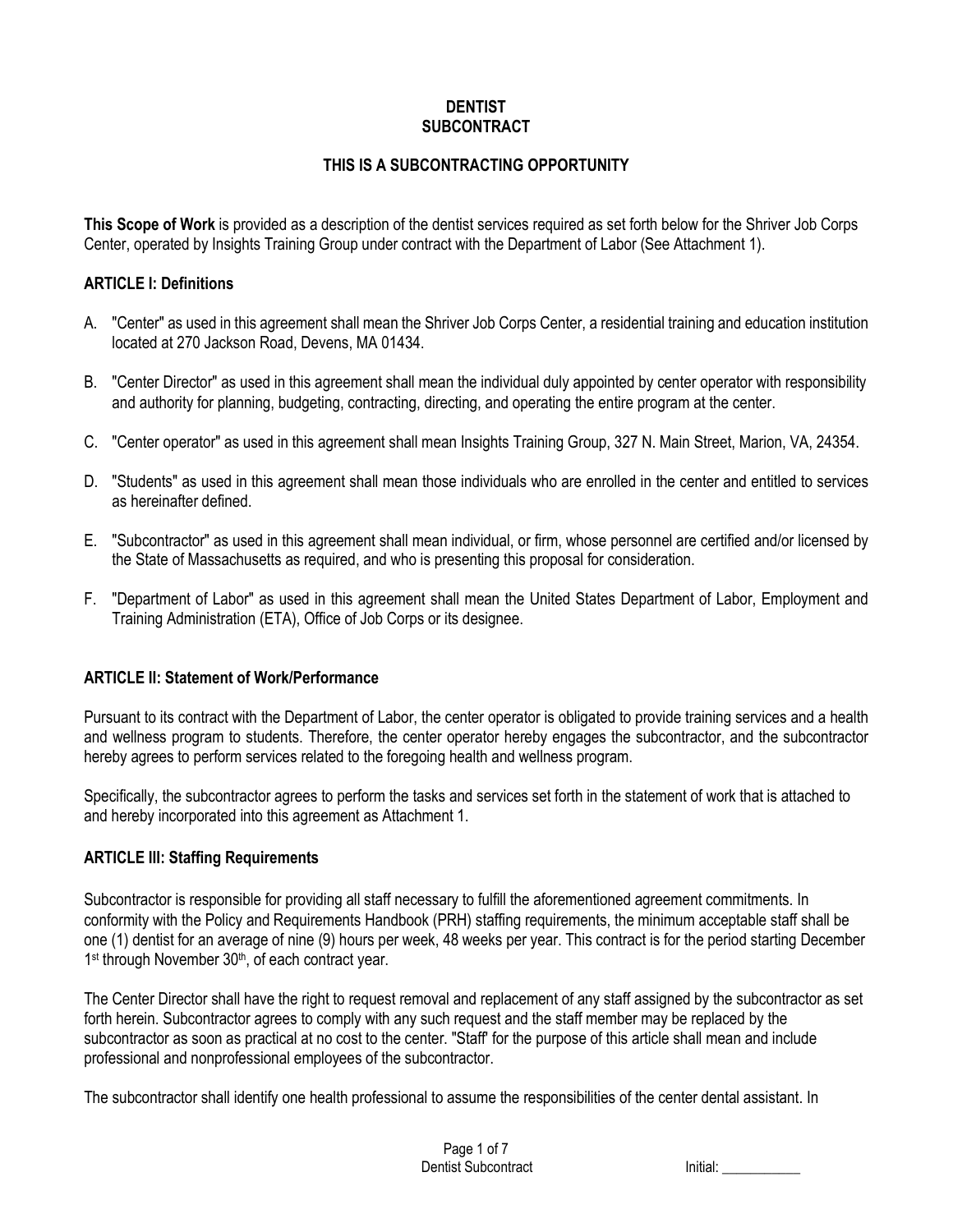addition to the direct health services that shall be provided at the center, the center dental assistant shall assist the center dentist to oversee the development, implementation, and monitoring of the total center oral health and wellness program, which is subject to the approval of the Center Director.

#### **ARTICLE IV: Period of Performance**

Standard facility contract year runs from December  $1<sup>st</sup>$  to November 30<sup>th</sup> of the following year. The parties mutually agree that this agreement shall be in effect from the point when an award notification is provided to the subcontractor by the Center's Purchasing Agent. The agreement also includes the possibility of 12-month extensions as approved.

#### **ARTICLE V: Compensation/Payment/Limitation**

#### **A. Compensation**

Remuneration for services rendered will be proposed at a dollars-per-hour rate for:

SJCC 2021 CONTRACT YEAR (December 1, 2021 through November 30, 2022) or whatever the remaining balance of the contract year shall be. This also includes any continuation of services as approved with the inclusion of optional year extensions if any are available.

### **B. Payment**

Payment shall be made within thirty (30) days of receipt by the center operator of an acceptable invoice.

#### **ARTICLE VI: Indemnification and Insurance**

The subcontractor does hereby agree to indemnify and hold harmless the center; the center operator; the Department of Labor and their officers, agents, and employees from any claim, action, lawsuit or liability for injury or damage to any person or property arising out of performance of this agreement. The subcontractor is required to maintain a current professional liability policy with a limit of at least \$1,000,000 per claim, \$3,000,000 annual aggregate.

#### **ARTICLE VII: Independent Contractor**

This agreement is not intended by the parties to constitute or create a joint venture, partnership, formal business organization of any kind, or employer/employee relationship between the parties, and the rights and obligations of all parties shall be only those expressly set forth herein. Neither party shall have authority to bind the other except to the extent authorized herein. The parties to this agreement shall remain as independent contractors at all times, and neither party shall act as the agent for the other.

Subcontractor shall secure and keep current, at its own expense, all licenses and other certifications required by law or otherwise necessary to fulfill the statement of work. Subcontractor shall be solely and exclusively liable to third parties for all costs incurred by the subcontractor and for all claims of damage against the subcontractor arising out of or based on subcontractor's performance of this agreement, and is responsible for maintaining proper insurance, at the subcontractor's sole expense, to cover any and all such contingencies. Subcontractor shall also assume full responsibility for payment of any and all federal, state, and local taxes or contributions imposed or required under unemployment insurance, social security, and income tax laws, with respect to subcontractor's performance under this agreement.

| Initial: |  |  |  |
|----------|--|--|--|
|          |  |  |  |
|          |  |  |  |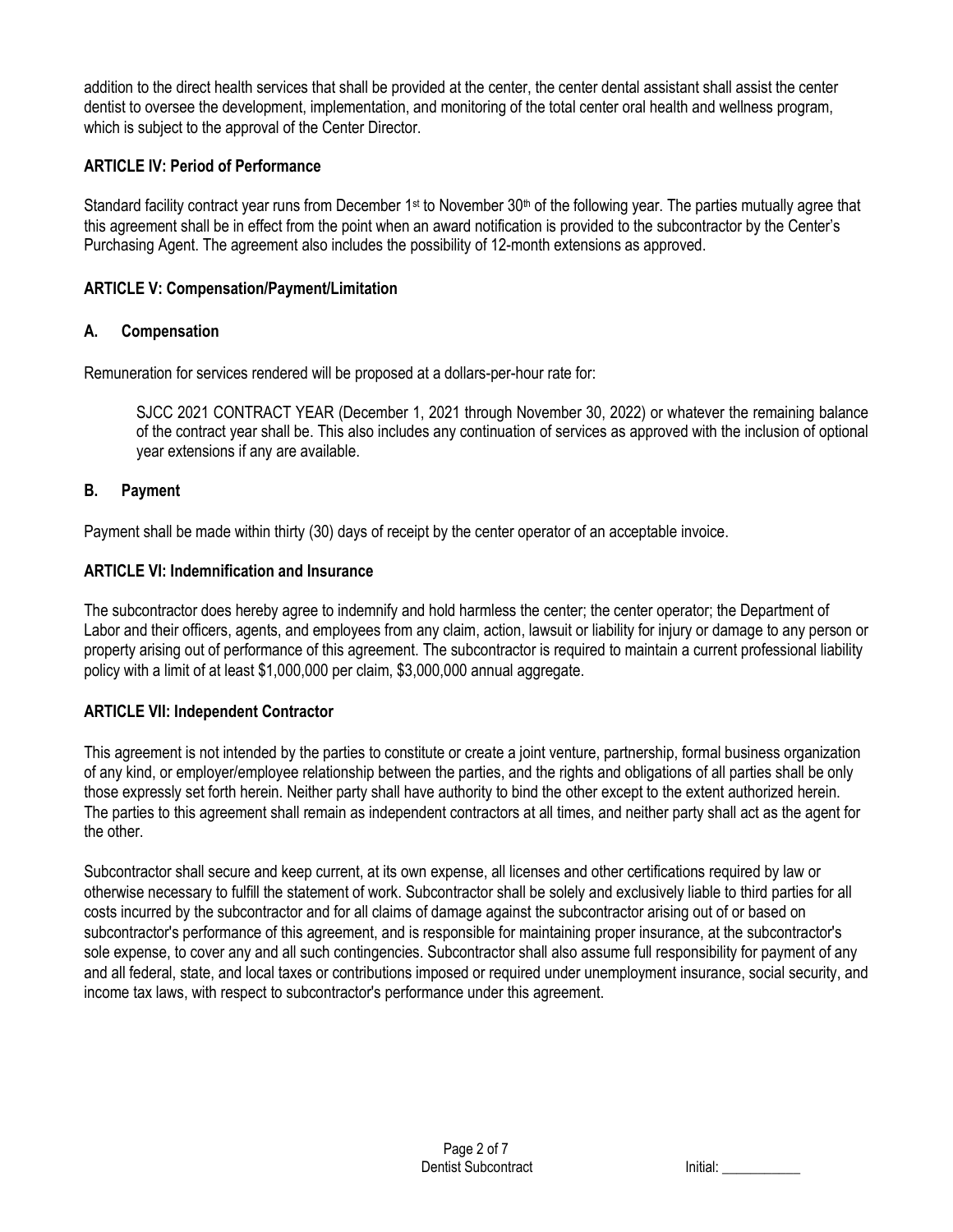#### **ARTICLE VIII: Termination of Agreement**

This agreement may be terminated by the center operator, or subcontractor upon thirty (30) days written notice. The notice shall be effective on the same date as duly posted in the United States mail, certified, addressed and postage paid. The notice shall be sent to the affected parties at:

| To the center:          | Shriver Job Corp Center<br>Attn: Center Director<br>270 Jackson Road<br>Devens, MA 01434 |
|-------------------------|------------------------------------------------------------------------------------------|
| To the center operator: | Insights Training Group, LLC<br>327 N. Main Street<br>Marion, VA 24354                   |
| To Subcontractor:       |                                                                                          |

The center operator also reserves the right to terminate this agreement, in whole or in part, with or without notice.

**\_\_\_\_\_\_\_\_\_\_\_\_\_\_\_\_\_\_\_\_\_\_\_\_**

#### **ARTICLE IX: General Provisions**

The parties agree that the following provisions are applicable to this agreement:

- A. That the subcontractor agrees to perform its services in accordance with professional standards and policies, procedures, and guidelines as may be established, from time to time, by the Department of Labor and/or the center operator. The subcontractor further agrees and acknowledges that the Department of Labor and the center operator reserve the right to change, modify, alter, and revoke the said policies, procedures, and guidelines.
- B. That no services under this agreement shall be delegated or subcontracted without the express written permission of the center operator.
- C. That the center operator may at any time, by written order, make reasonable requests for amendments and additions, within the general scope of this agreement, in the definition of services and tasks to be performed, the time, and the place of performance thereof.
- D. That the subcontractor shall maintain confidential health records on each student. These records shall be maintained in accordance with all Department of Labor and Job Corps standards and shall be the property of the Department of Labor.
- E. That the subcontractor shall make no public statements with respect to this agreement or its work there under and shall issue no public statements or advertising or conduct research related thereto without the prior written approval of the Center Director and the Department of Labor.
- F. That the subcontractor shall provide the center operator with current copies of professional licenses and insurance certificates.
- G. That it is understood and agreed that the services provided by the subcontractor are subject to monitoring and review by the Department of Labor.

Initial:  $\blacksquare$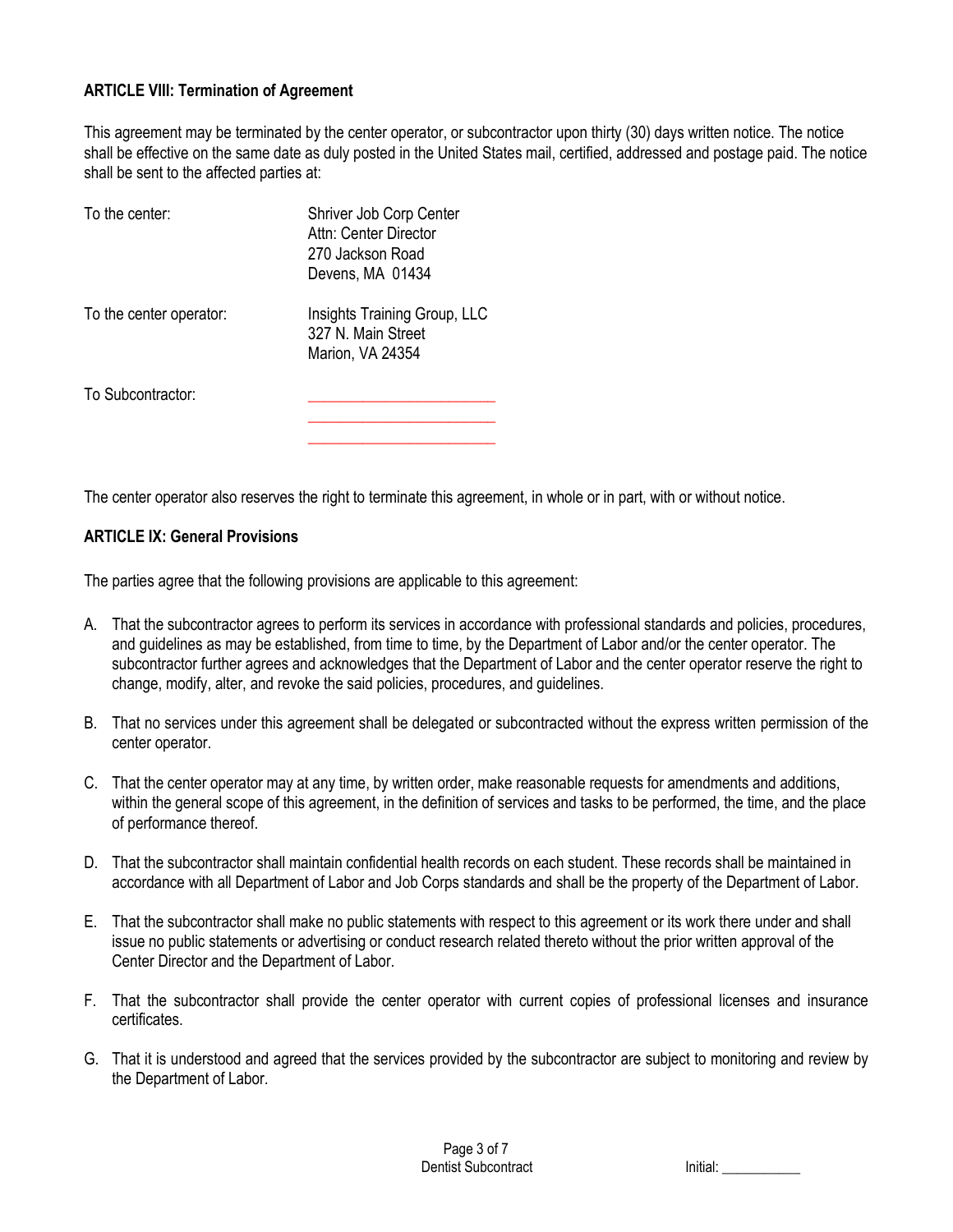- H. That this agreement is subject to the terms and conditions of the center operator's prime contract and certain provisions contained therein may be applicable to subcontractor. It is hereby understood and agreed that the provisions set forth in Attachment 2, if any, are hereby incorporated into this agreement by reference and shall have the same force and effect as though set out in full text herein.
- I. The agreement shall be construed and enforced in accordance with the laws of the state of Massachusetts.
- J. If any term or provision of this agreement is held to be illegal, invalid, void, and/or unenforceable, for any reason, such term or provision shall be fully severable; this agreement shall be construed and enforced as if such illegal, invalid, void, and/or unenforceable term or provision had never comprised a part of this agreement; and the remaining terms and provisions of this agreement shall remain in full force and effect.
- K. This agreement can only be modified in writing executed by each of the parties or their authorized agents.
- L. This writing is intended by the parties to be the final expression of their agreement and is a complete and exclusive statement of its terms, and all communications, negotiations, considerations, and representations, whether written or oral, between the parties with respect to the subject matter of this agreement are incorporated. Other than as specifically set forth in this agreement, no representations, understandings, and/or agreements have been made or relied upon in the making of this agreement.
- M. Evaluation of Award:

Insights Training Group, LLC anticipates the award of a single contract as a result of this solicitation to the responsible Offeror whose proposal is responsive to the solicitation and is determined to be the best value. Selection of the best value is determined through the process of evaluating strengths and weaknesses of each Offeror's proposal in accordance with the evaluation criteria stated herein.

In determining the best value, credentials are more important than past performance. Credentials and past performance combined are more important than cost. Insights Training Group LLC is more concerned with obtaining a proposal demonstrating superior credentialing and past performance than making an award at the lowest evaluated cost. Thus, the closer or more similar in merit that the Offeror's credentials and past performance are evaluated to be the more likely the evaluated cost may be the determining factor in selection for award. However, Insights Training Group, LLC will not make an award at a premium in cost that it considers disproportionate to the benefits associated with the evaluated superiority of the offeror's credentials and past performance.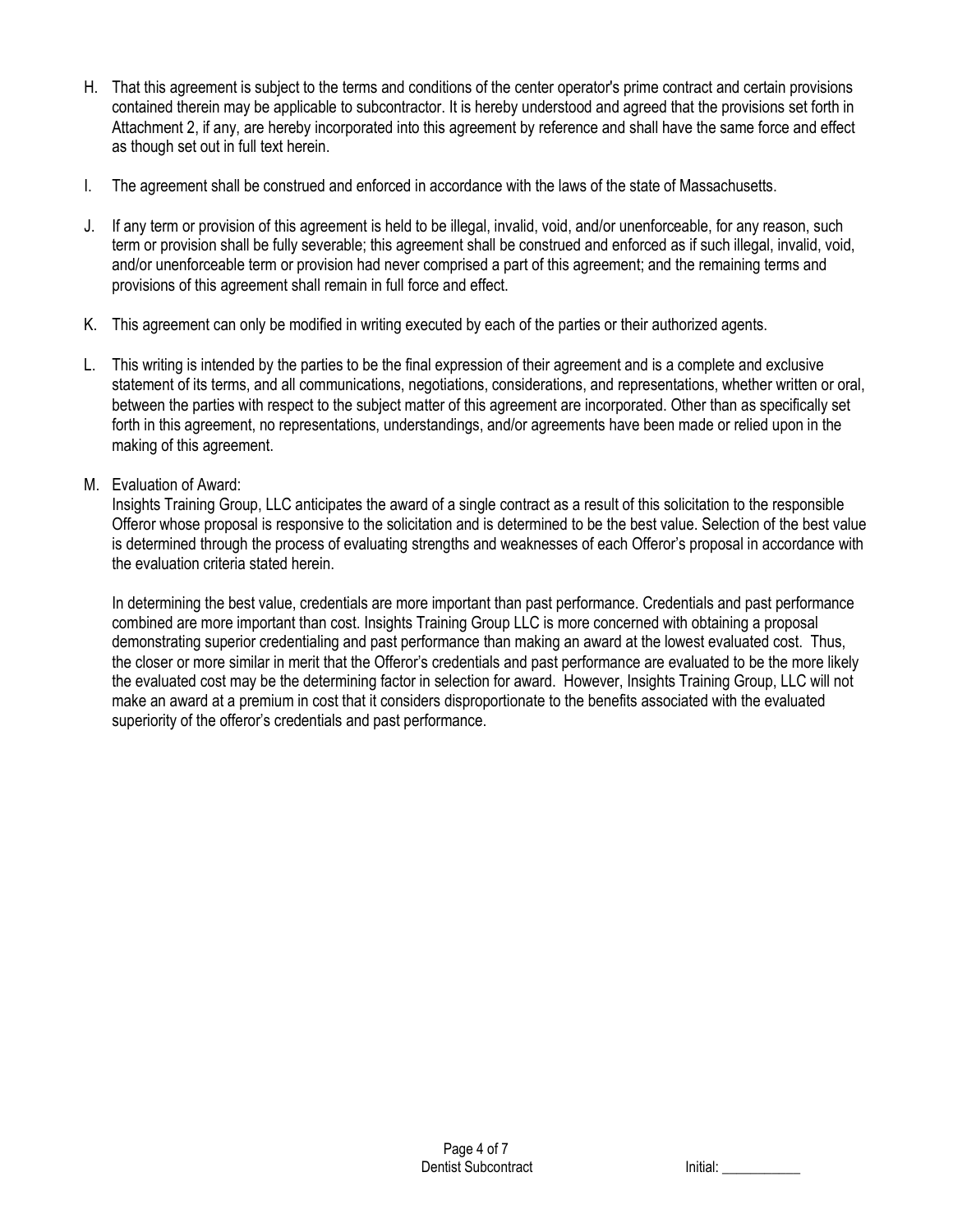# **DENTIST**

## **STATEMENT OF WORK**

(Oral Health Services)

Subcontractor shall provide adequate licensed personnel to perform dental services for students, including but not limited to:

- Providing a Dental readiness inspection within 14 days after the student's arrival at the center. Document this exam on the entrance physical exam form. Dentist may train and designate another health staff to complete these exams if needed.
- Elective oral exam including bitewing x-rays upon students request for follow up on dental readiness exam
- Providing a student with a written diagnosis and treatment plan. With opportunity to accept or decline services. If services are declined, student may at any time choose to have the elective work completed.
- Establishing treatment according to priority classification and within program constraints.
- Providing basic dental care, as defined by the Job Corps PRH.
- Providing oral health education.
- Establishing an appropriate referral system to ensure the receipt of specialty care as defined in the PRH and within budget constraints.
- Providing or arranging for 24-hour emergency coverage.
- Participating in the coordination and integration of the oral health program with the wellness components, center activities, and center-community activities.
- Maintaining the accuracy and confidentiality of all required oral health and wellness records when they are in the subcontractor's presence.
- Providing support to the students in acquiring the oral health-related skills, knowledge, and attitudes that will make them employable.
- Promoting opportunities for the students to practice the skills that will help make them employable.
- Developing and complying with Job Corps infection control policies and procedures.
- Reviewing and signing standing orders annually for dental care in accordance with the Technical Assistance Guide on Standing Orders.
- Enforcing appropriate student workplace behavior when students are in the dental office or waiting area.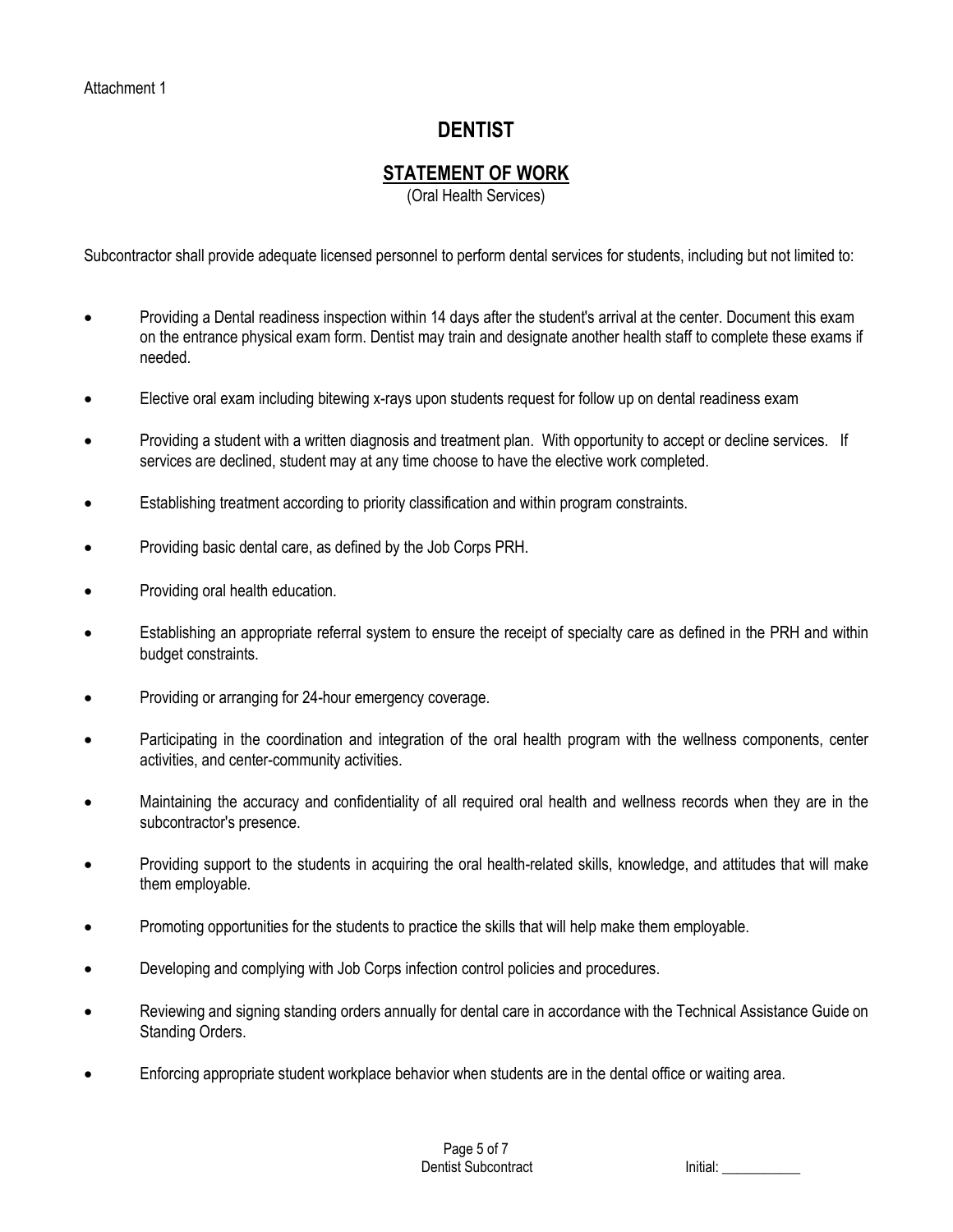- Arranging appropriate medical separations in conformity with the PRH.
- Collecting data and preparing reports as required by the Center Director and/or the Department of Labor.
- Advising/consulting as requested with the Center Director and center staff on oral health and dental programmatic issues.
- Cooperating with corporate and Regional Office center assessments.
- Ensuring that regular preventive maintenance is provided to the dental equipment.